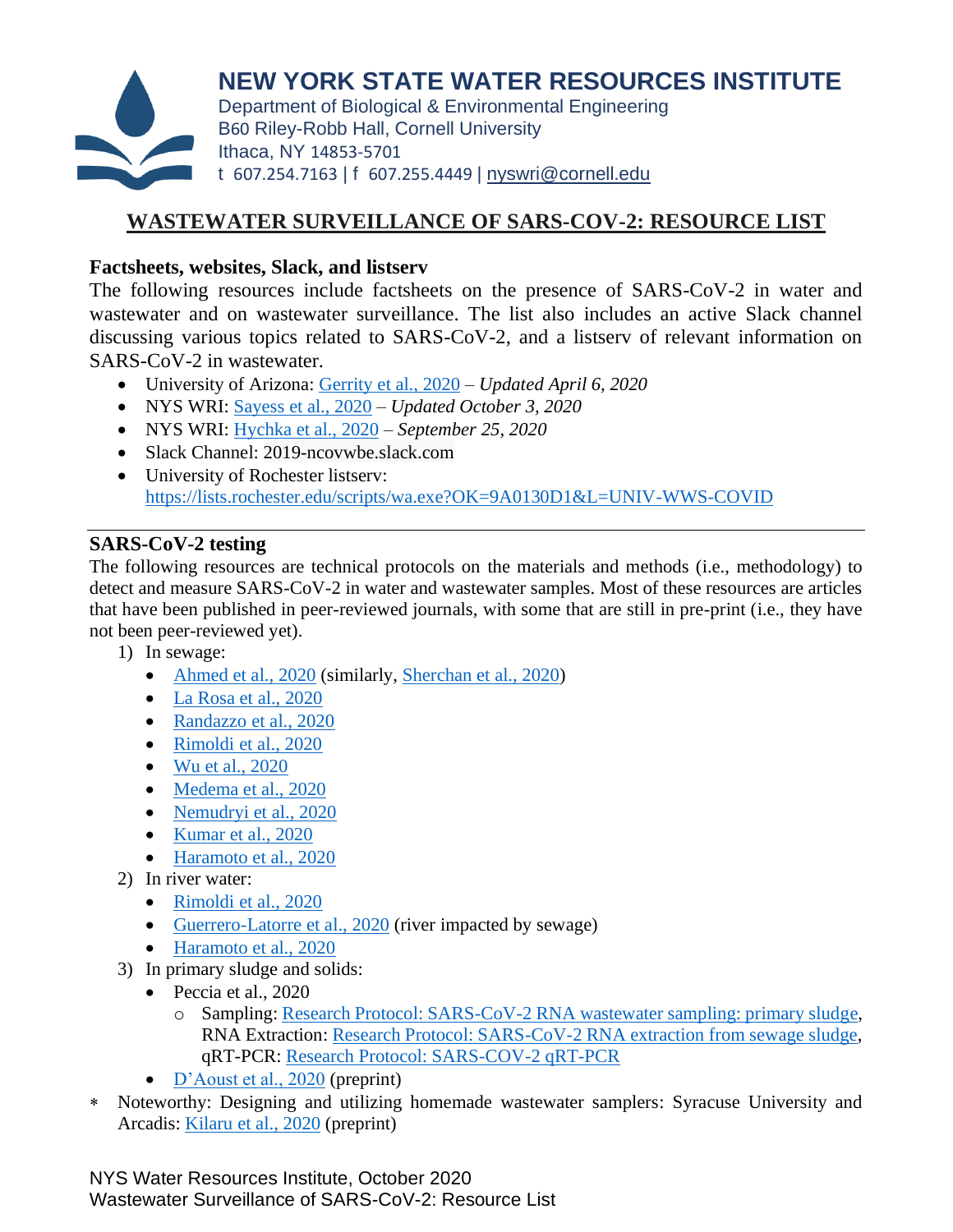## **Webinars**

The following is a select list of prior and upcoming webinars on the topics of SARS-CoV-2 in water and wastewater and on wastewater surveillance.

- National Institute of Standards and Technology: Measuring SARS-CoV-2 in Wastewater and [Fecal Material: A Call for Standards](https://www.nist.gov/news-events/events/2020/06/nist-hosted-webinar-measuring-sars-cov-2-wastewater-and-fecal-material) - *June 16, 2020*
- International Water Association: COVID-19: [Sewage Monitoring for Public Health](https://iwa-network.org/learn/covid-19-sewage-monitoring-for-public-health/) *June 19, 2020*
- Syracuse University-EFC, NYWEA, Cornell University, SUNY ESF, NYS WRI:
	- o [Wastewater Coronavirus Surveillance Systems: Advancing Research and Municipal](https://efc.syr.edu/webinar-developing-a-wastewater-coronavirus-surveillance-system-for-new-york-state/)  [Coordination Part I](https://efc.syr.edu/webinar-developing-a-wastewater-coronavirus-surveillance-system-for-new-york-state/) - *June 23, 2020*
	- o Wastewater Coronavirus Surveillance Systems: Advancing Research and Municipal Coordination Part II – *Upcoming October 28, 2020*
- Genome webinar: [COVID-19 Wastewater-Based Epidemiology: Methods and Insights for](https://event.on24.com/eventRegistration/EventLobbyServlet?target=reg20.jsp&referrer=&eventid=2536586&sessionid=1&key=0D662BEA3FB97B6611ED7C365770CCBD®Tag=&sourcepage=register)  [SARS-CoV-2 Community Surveillance](https://event.on24.com/eventRegistration/EventLobbyServlet?target=reg20.jsp&referrer=&eventid=2536586&sessionid=1&key=0D662BEA3FB97B6611ED7C365770CCBD®Tag=&sourcepage=register) – *August 18, 20*20
- California Water Environment Association (CWEA) [COVID-19 Wastewater](https://www.cwea.org/news/recorded-webinar-covid-19-wastewater-surveillance/)  [Surveillance](https://www.cwea.org/news/recorded-webinar-covid-19-wastewater-surveillance/) – *August 27, 2020*
- Center for Disease Control and Prevention (CDC) and American College Health Association (ACHA): [ACHA COVID-19 "Ask the Expert" Series: Wastewater Surveillance](https://acha-test.app.box.com/s/roe8ys4sej3cdz0zlzhg28ufnoeq7xpo) – *September 25, 2020*
- Sea Grant: [Potential Presence of and Risks from COVID-19 in Water](https://www.youtube.com/watch?v=3X8ekqAisfg) *September 29, 2020*
- NYSAC: [Slowing the Spread of COVID-19, Part 1 of 3: Examining Wastewater to Detect](https://www.youtube.com/watch?v=uOFk4nJhsls&feature=youtu.be)  [Community Spread of COVID-19](https://www.youtube.com/watch?v=uOFk4nJhsls&feature=youtu.be) – *May 19, 2020*

## **Funding Opportunities**

The following resources are federal and NYS-specific programs that may be available (or have been available) for different state, local, tribal, and other entities to apply to for various aspects of wastewater surveillance.

- [CARES Act](https://home.treasury.gov/policy-issues/cares/state-and-local-governments)
	- o Provides for payments to State, Local, and Tribal governments navigating the impact of the COVID-19 outbreak
- [Paycheck Protection Program and Health Care Enhancement Act:](https://www.congress.gov/bill/116th-congress/house-bill/266)
	- o This law included \$11 billion in resources specifically for States and Localities for testing activities that include surveillance.
- [National Wastewater Surveillance System \(NWSS\)](https://www.cdc.gov/coronavirus/2019-ncov/cases-updates/wastewater-surveillance.html)

Each entity receiving funds must submit a plan to HHS for COVID-19 testing for the remainder of calendar year 2020. According to the CDC release, these plans should include:

- o Number of tests needed, month-by-month to include diagnostic, serological, and other tests, as appropriate
- o Month-by-month estimates of laboratory and testing capacity, including related to workforce, equipment and supplies, and available tests
- o Description of how the resources will be used for testing, including easing any COVID-19 community mitigation policies
- Wastewater surveillance pilot program: NYS announces \$500,000 for pilot program to test [for the virus in wastewater systems as "early warning indicators" to detect COVID-19 spread.](https://www.governor.ny.gov/news/governor-cuomo-announces-new-testing-initiatives-improve-covid-19-detection-control-across-new)
	- o Expand initial wastewater sampling undertaken in Onondaga County
	- o Start sample collection in Albany, Newburgh, and Buffalo

NYS Water Resources Institute, October 2020 Wastewater Surveillance of SARS-CoV-2: Resource List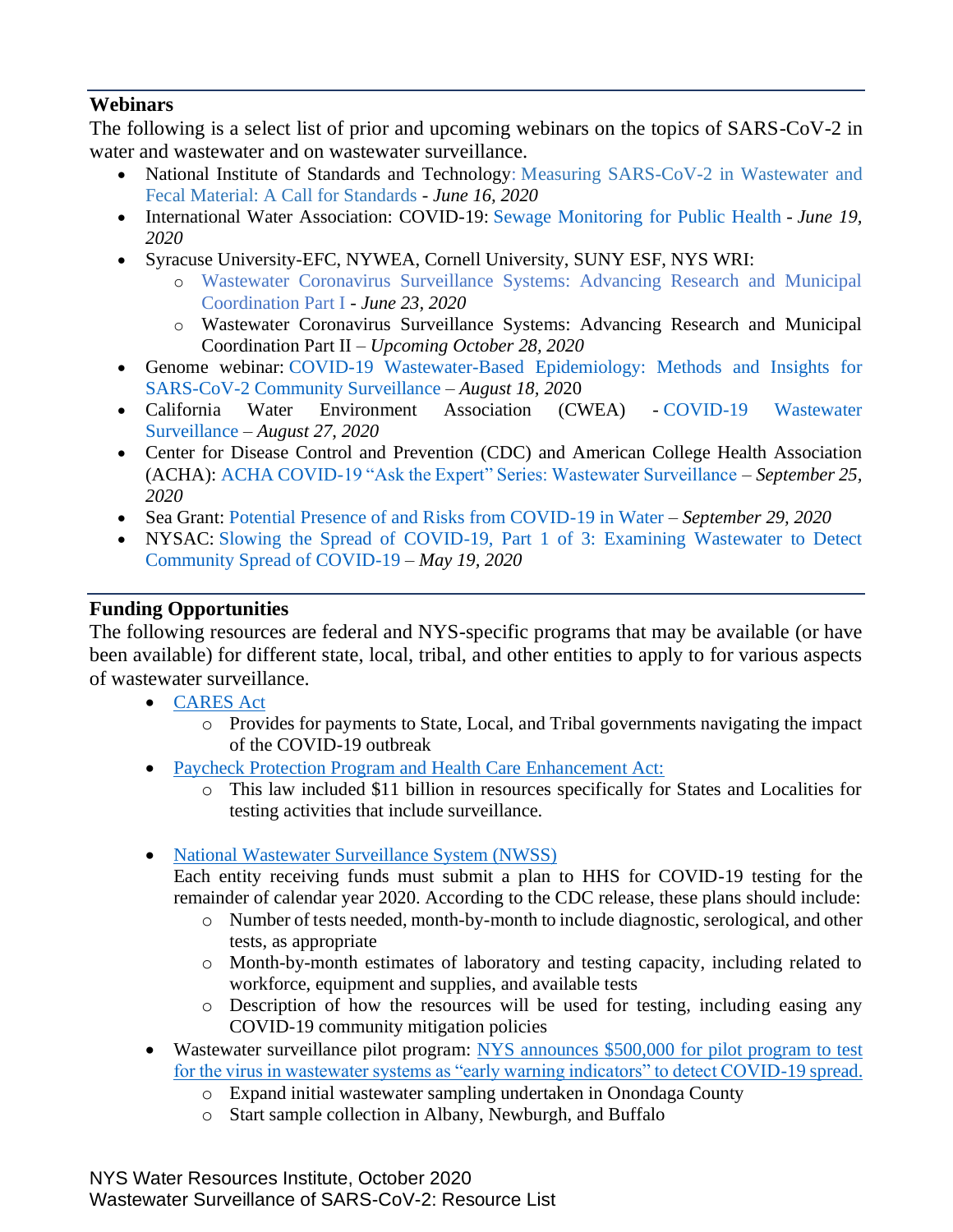#### **Decision-Making Diagram**

The following decision-making diagram is designed to highlight the different elements and the extent of a successful wastewater surveillance program. The diagram can be used as a planning tool to stakeholders involved in wastewater surveillance efforts.